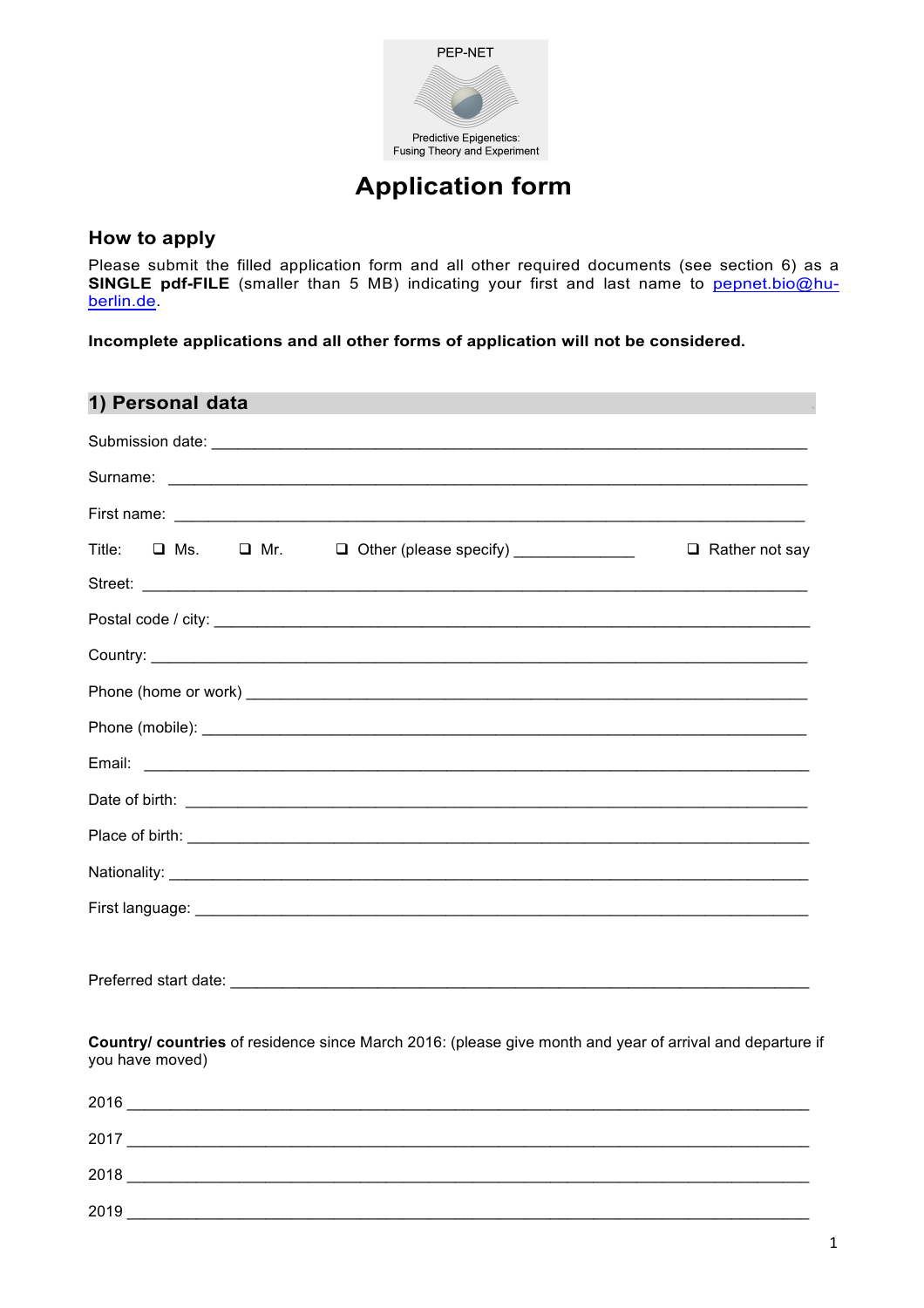**Country/ countries** of the labs to which you wish to apply (up to three, see section 3). Please note the EU mobility rule: As a PEP-NET fellow you cannot join a lab if you have lived in that country for more than 12 months (total) in the three years prior to starting your contract. Please do not apply to labs for which you are not eligible!

| $1st$ choice |  |
|--------------|--|
| $2nd$ choice |  |
| $3rd$ choice |  |

□ I affirm the correctness of all information and documents, and I herewith apply for the PEP-NET PhD Program

 $\Box$  I hereby confirm that all the information provided in this application is complete and give my permission that all data concerning my application may be distributed among the supervisors involved in the selection procedure. *If you do not agree, your application cannot be processed further according to German laws for protection of personal data*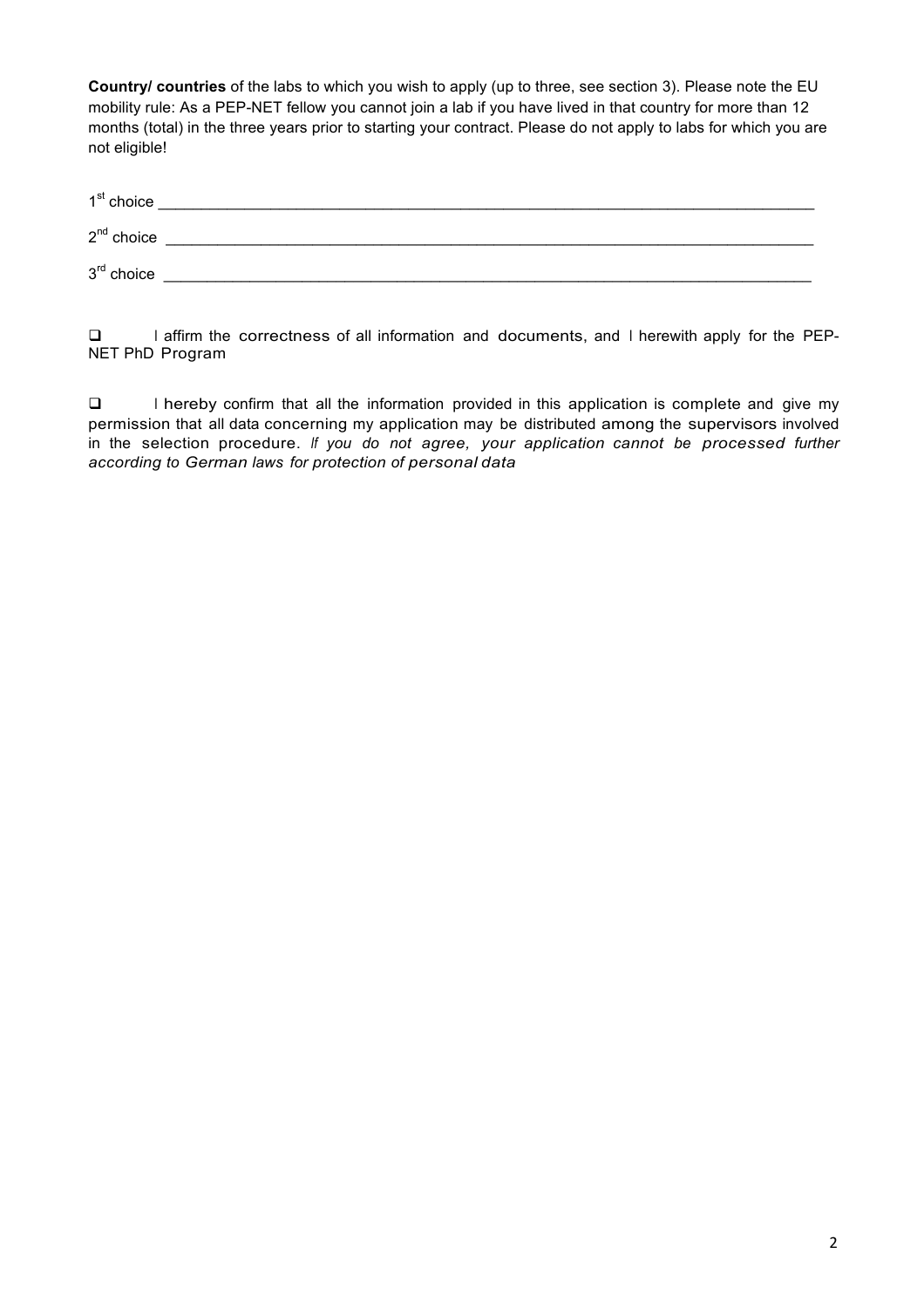## **2) Education .**

| Please briefly explain the grading system of the country in which you did this degree: |
|----------------------------------------------------------------------------------------|
|                                                                                        |
|                                                                                        |
| Abstract:                                                                              |
|                                                                                        |

If you do not have a Masters degree you may still be eligible for the program. Please list equivalent qualifications or experience here.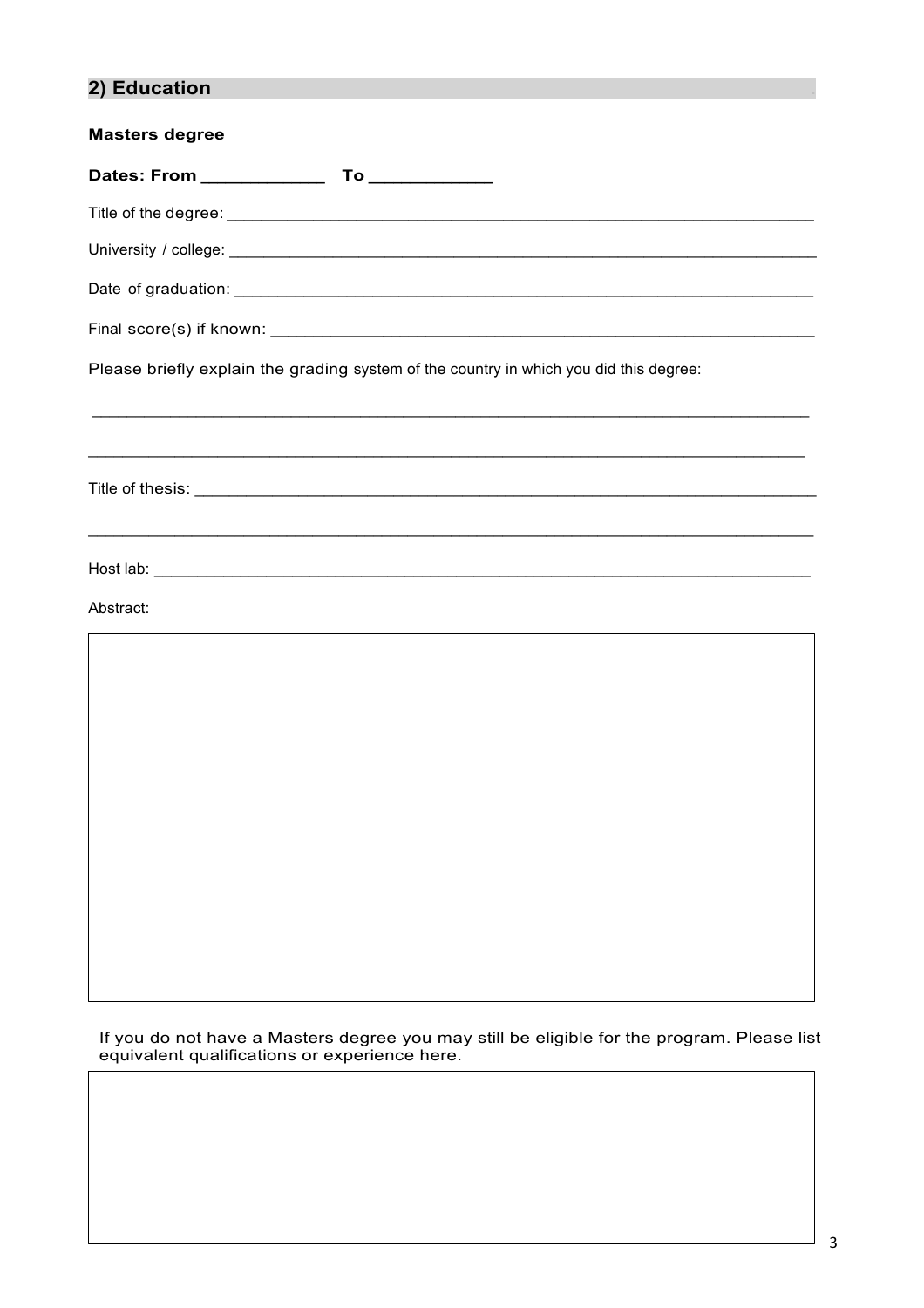#### **Bachelors degree**

| Please briefly explain the grading system of the country in which you did this degree, if different from<br>your Masters: |
|---------------------------------------------------------------------------------------------------------------------------|
| <u> 1989 - Johann Stoff, amerikansk politiker (d. 1989)</u>                                                               |
|                                                                                                                           |
| ,我们也不能在这里的时候,我们也不能在这里的时候,我们也不能不能不能不能不能不能不能不能不能不能不能不能不能不能不能。""我们的是我们的,我们也不能不能不能不能                                          |
| Honours, publications and awards:                                                                                         |
|                                                                                                                           |
|                                                                                                                           |
|                                                                                                                           |
|                                                                                                                           |
|                                                                                                                           |

#### **English proficiency**

To be accepted for this program you need to have a good command of the English language. Please indicate which formal English test you have attended and how you scored. Alternatively. Please make other comments about your English skills (e.g, Native language, Education in English etc)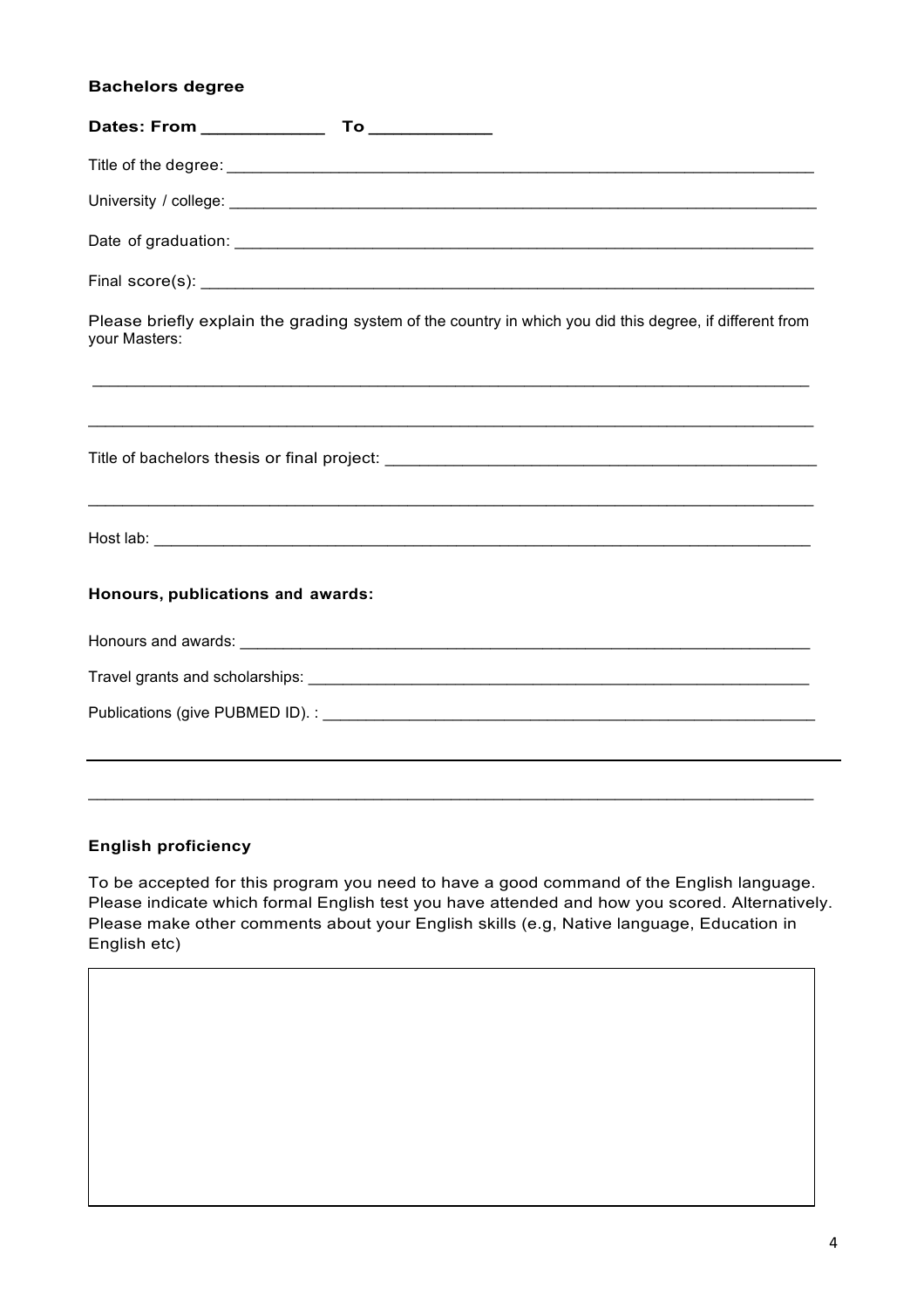## **3) Interest in specific projects**

You may apply for up to three positions. Please indicate the preferred order using the boxes on the left (1 = first choice and so on up to 3). Please send only one application to the central PEP-NET coordinator pepnet.bio@hu-berlin.de .

For **ESR2 only**, please cc Edda Schulz edda.schulz@molgen.mpg.de

| <b>ESR 1 (Humboldt University Berlin, Germany)</b><br>Visualising and modelling Polycomb/Trithorax (PcG/TrxG) regulation in real time                                            |
|----------------------------------------------------------------------------------------------------------------------------------------------------------------------------------|
| <b>ESR 2</b> (Max Planck Institute for Molecular Genetics, Berlin, Germany)<br>Model-driven quantitative dissection of a bistable epigenetic switch in X-chromosome inactivation |
| ESR 3 (John Innes Centre, Norwich, UK)<br>Combining analogue and digital modes of gene regulation                                                                                |
| <b>ESR 4 (University of Copenhagen, Denmark)</b><br>Modeling cellular memory governed by the Polycomb and Trithorax group (PcG/TrxG) proteins.<br>(position filled)              |
| <b>ESR 5</b> (Friedrich Miescher Institute, Basel, Switzerland)<br>Three- dimensional chromatin organisation and transcriptional regulation in single cells.                     |
| <b>ESR 6 (Humboldt University Berlin, Germany)</b><br>DNA sequence determinants of Polycomb targeting in flies and vertebrates.                                                  |
| <b>ESR 7 (Humboldt University Berlin, Germany)</b><br>Polycomb Targeting in the context of 3D chromatin organisation.                                                            |
| <b>ESR 8 (IGBMC, Strasbourg, France)</b><br>Modelling transcription factor mitotic bookmarking in adynamic chromatin structure                                                   |
| <b>ESR 9 (San Raffaele Hospital, Milan, Italy)</b><br>Transcription factor search mechanism, chromatin mobility and organisation upon DNA damage                                 |
| <b>ESR 10 (Max Delbrück Centre for Molecular Medicine, Berlin, Germany)</b><br>Investigating long-range chromatin contacts during early cell fate decisions in mouse embryos     |
| <b>ESR 11 (University of Oxford, UK)</b><br>Relating the 3D organisation of chromatin to antisense transcription (position filled)                                               |
| <b>ESR 12 (University of Naples Frederico II, Italy)</b><br>Understanding chromatin 3D organisation and its underlying physical mechanisms                                       |
| ESR 13 (Diagenode, Liege, Belgium)<br>Developing technologies for analysis of long non-coding RNAs and investigation of their role in long-<br>range chromatin contacts          |
| ESR 14 (Diagenode, Liege, Belgium)<br>Computational methods for chromatin conformation investigation                                                                             |
| <b>ESR 15 (University of Oxford, UK)</b><br>Modelling parameters for resetting higher order chromatin structures                                                                 |
|                                                                                                                                                                                  |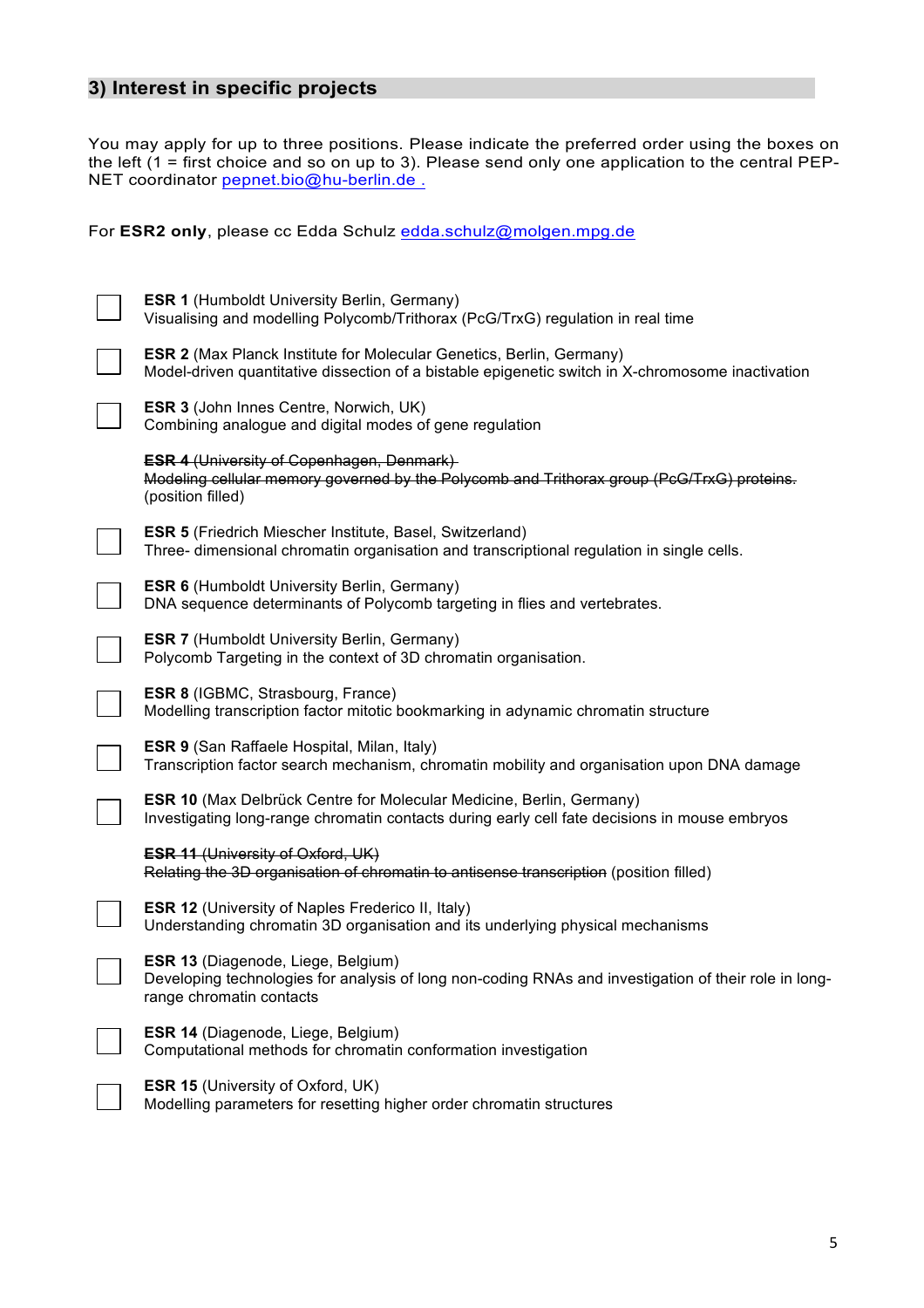## **4) Research interests and motivation**

For each project to which you wish to apply, please briefly explain why you are interested in that project, and what relevant skills and experience you have.

| Rank                      | ESR<br>No. | Supervisor/<br>Country | Motivation/relevant experience (max. 150 words per project) |
|---------------------------|------------|------------------------|-------------------------------------------------------------|
| 1 <sup>st</sup><br>choice |            |                        |                                                             |
| $2^{nd}$<br>choice        |            |                        |                                                             |
| $3^{\text{rd}}$<br>choice |            |                        |                                                             |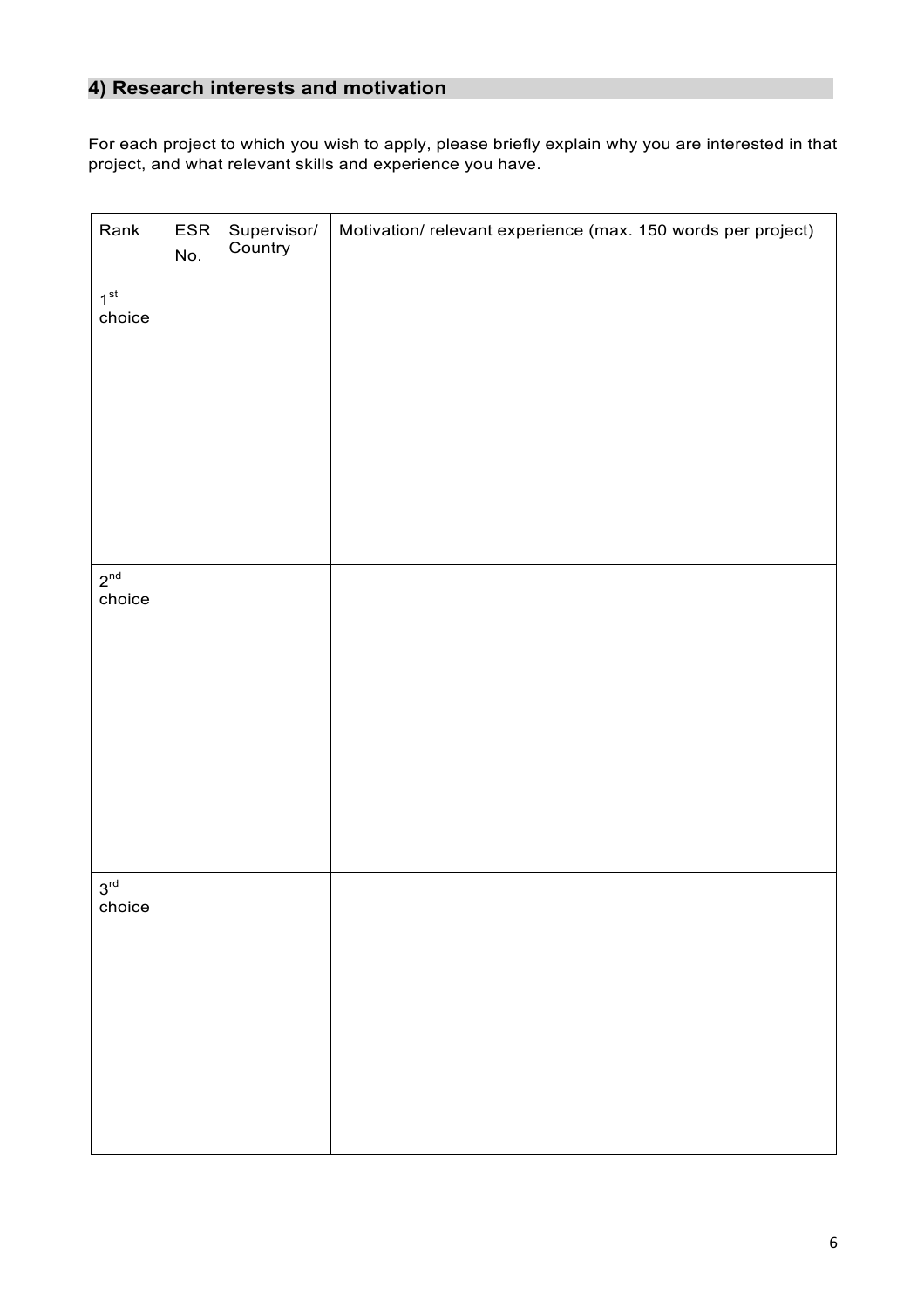Please briefly explain why you want to join the PEP-NET PhD training program, and how you think the program will help your future career (200 words max)

Write a short essay (200 words max) on a relevant scientific paper of your choice

Which of your undergraduate courses did you find most inspiring and why? (100 words max):